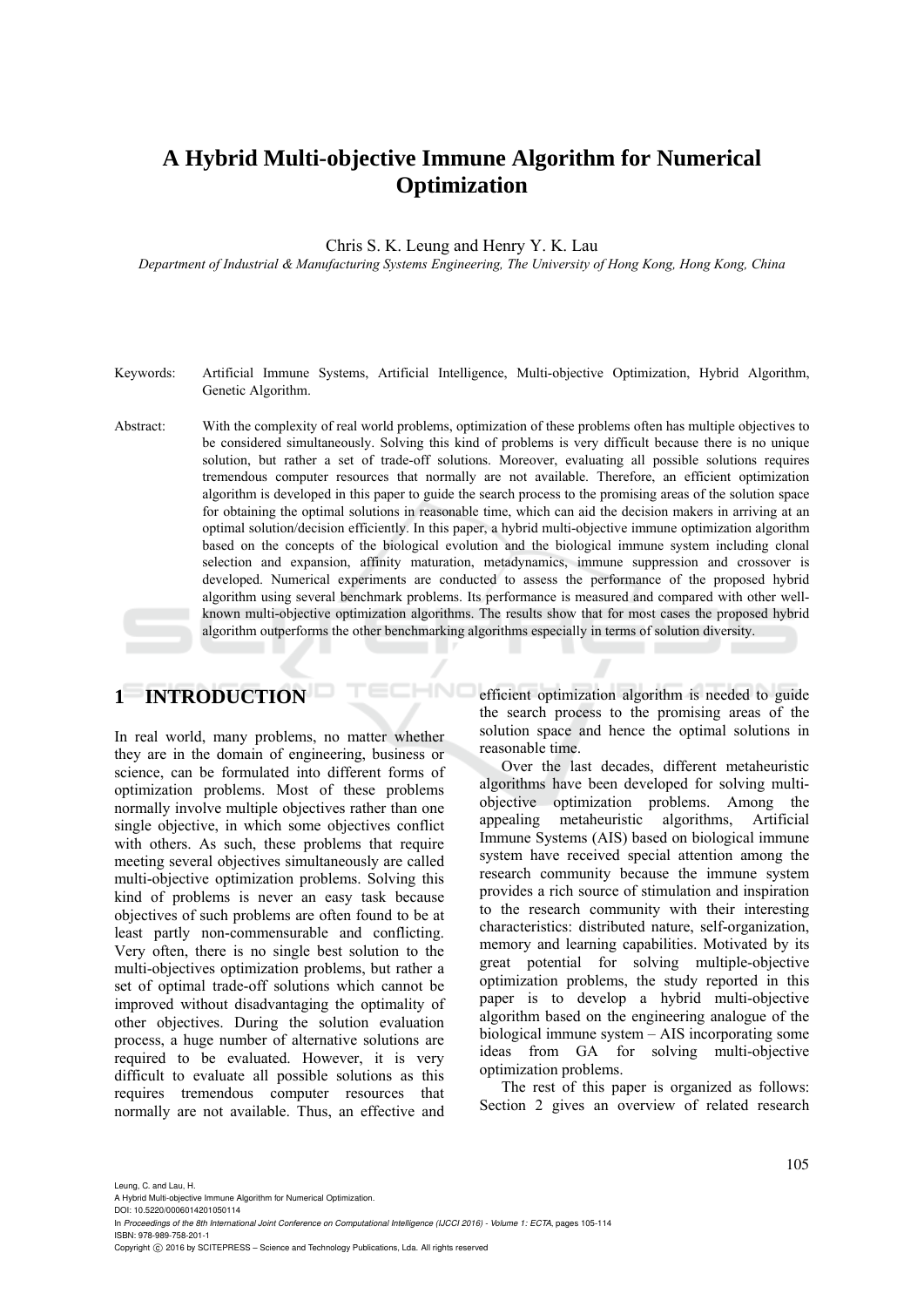studies and the basis for the design and development of the proposed algorithm. Section 3 presents the proposed algorithm and its major features. Section 4 assesses the performance of the algorithm through the numerical optimization experiments with results presented and analyzed. Finally, summary and potential research directions are given in Section 5.

## **2 IMMUNITY-BASED MULTI-OBJECTIVE OPTIMIZATION**

## **2.1 Biological Immune System**

The biological immune system consists of diverse sets of specialized cells, molecules, and organs with a collection of defense mechanisms working collaboratively. The interactions among various cells, molecules, and organs result in complicated immunological behaviors for the purposes of provoking suitable immune responses, and defending, recognizing, and memorizing pathogens for protecting a given host against infections, thus keeping the host healthy (Goldsby et al., 2003). Many researchers have successfully developed a number of powerful multi-objective optimization algorithms based on the concepts of the biological immune system. The major inspiration for our proposed algorithm comes from the clonal selection principle and the immune network theory. For a review of immune algorithms, one can refer to Ataser (2013).

## **2.1.1 Clonal Selection Principle**

Clonal selection principle was developed by Burnet (1959). It states that only those B-cells capable of binding with foreign antigens will produce clones having identical receptors to the original B-cells. This process is known as clonal expansion. When the B-cells undergo clonal expansion after binding to foreign antigens with the help of a second signal from accessory cells, their average antibody affinity will increase for the non-self antigens in order to boost the speed and effectiveness of the immune response to secondary encounters. Such a process is known as affinity maturation and results from somatic hypermutation and selection mechanism. The hypermutation can change the specificity of antibodies (cells) by introducing randomness to their genes, hence introducing diversity into the B-cell population. Once this process is completed, the Bcells possessing higher affinity antibodies will be selected to differentiate into a mature form -

antibody-producing plasma cells, with each secreting only one type of antibodies. Other than developing into plasma cells, the activated B-cells with high affinity are selected to become long-lived memory B-cells. These cells can be activated by a very low concentration of the antigen that had triggered the primary response so that they can be ready for re-stimulation caused by secondary antigenic stimulus. Meanwhile, the antibodies of self-reactive B-cells are given an opportunity to rearrange their conformation for changing their specificity through the receptor editing process so as to prevent them from apoptosis.

Our proposed algorithm mimics the essence of the clonal selection principle to generate a varied, enlarged population of antibodies around their parents based on the corresponding antigenic affinity through the processes of the cloning and mutation. In these processes, antibodies perform local exploitation in different directions along the objective space, while the receptor editing process performs global exploration through the whole search space. At the end of each generation, the population will return to its original size with elitist antibodies having better affinity. This principle ensures the selection pressure is only placed on good individuals evolving towards the optimal solution set with reduced redundant search as well as strikes a balance between exploitation and exploration for assuring the achievement of a good result. **IONS** 

### **2.1.2 Immune Network Theory**

The immune network theory describes the behavior of one of the key working principles of the adaptive immune system, which was mainly developed by Jerne (1974). The theory explains the properties of the immune system including immunological memory and tolerance through the existence of a mutually reinforcing network of B-cells that have variable region, i.e. idiotope and paratope. These variable regions bind not only to antigens, but also to other variable regions in the system. The interactions between B-cells result in stimulation on the B-cells with a paratope that has recognized an antigen. However, suppression can also result from the interactions between B-cells where an antiidiotypic antibody is involved, hence bringing about a regulatory mechanism.

Our proposed algorithm bases on the immune network theory to introduce a suppression operator to the antibody population after the cloning and mutation processes for avoiding antibody redundancy and maintaining the population diversity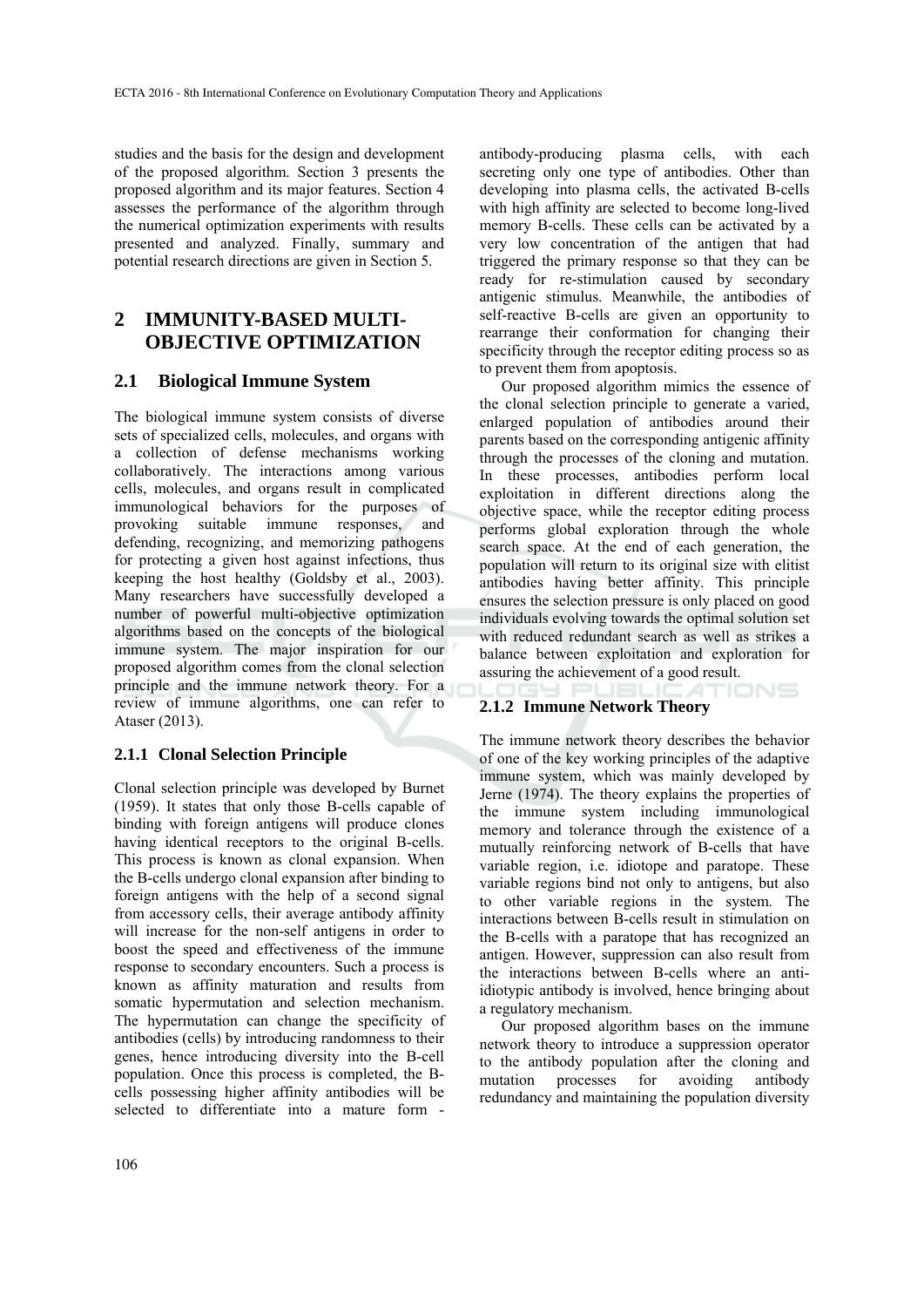so as to acquire the uniformly distributed Pareto front. To achieve this, the affinity among all antibodies is determined in order to determine whether to retain or discard individual antibody.

## **2.2 Multi-objective Optimization Algorithms**

Finding the solutions to the multi-objective optimization problems has long been a challenge to researchers because both the Pareto optimality and the diversity of the generated solutions must be simultaneously addressed. Unlike solutions in single objective optimization problems, which can easily be compared according to the value of the objective function, solutions in multi-objective problems cannot directly be compared with each other unless employing classical techniques, such as, weighted objective aggregation methods and constraint approaches. As such, the multi-objective optimization problems are simplified and solved by converting the multi-objective problems into the single objective problems. Although these approaches are simple, they have some drawbacks for solving multi-objective problems such as the limited spread of non-dominated solutions, the lack of the ability of capturing the characteristics of all objectives, the lack of the ability of generating concave and nonconvex portions of the Pareto front, and their high dependence on user experiences and preference information.

Due to the complexities of real world problems and the limitations of these classical methods, modern evolutionary optimization algorithms such as GA, ES, AIS, etc. incorporating the concept of Pareto optimality with capability of generating diversified solutions have been proposed and have become popular. The reason of employing the concept of Pareto optimality is that it can facilitate the determination of the relative strength between candidate solutions based on their fitness value without converting the multiple-objective problems into the single objective problems, thus resulting in a set of non-dominated solutions or Pareto optimal solutions. They are said to be globally optimal to multi-objective optimization problems because no improvement in any one objective can be obtained without sacrificing the optimality of other objectives.

During the past few decades, evolutionary algorithms have received great interest and a significant number of publications have been done in multi-objective optimization domain since the first multi-objective evolutionary algorithm has been

developed by Schaffer (1985). These algorithms have been proved to be effective ways for solving multi-objective optimization problems by finding the approximated Pareto front, including NSGA-II (Deb et al., 2000), SPEA2 (Zitzler et al., 2001), PESA-II (Corne et al., 2001), micro-GA2 (Pulido and Coello Coello, 2003), omni-aiNet (Coelho and Von Zuben, 2006), NNIA (Gong et al., 2008), omni-AIOS (Zhang, 2011), etc. For a comprehensive review of multi-objective evolutionary algorithms, one can refer to Deb (2001) and Coello Coello (2007).

Recently, the hybridization of AIS with other evolutionary algorithms has increasingly become a prevalent trend. For example, Luh et al. (2003) introduced an algorithm called Multi-objective Immune Algorithm (MOIA), which is devised based on the features of the biological immune system and gene evolution for efficiently solving multi-objective optimization problems. Cutello et al. (2006) extended the algorithm called Pareto Archived Evolution Strategy (PAES) (Knowles and Corne, 1999) with a different representation based on immune inspired computing principles in order to devise a modified version of PAES denoted by I-PAES. This algorithm is applied to a multi-objective Protein Structure Prediction (PSP) problem. Wong et al. (2009) developed an immunity-based hybrid EA called Hybrid Artificial Immune Systems (HAIS) for solving constrained multi-objective global container repositioning problems. Qiu and Lau (2014) proposed a new AIS-based hybrid algorithm which hybridizes two AIS theories: clonal selection principle and immune network theory with particle swarm optimization (PSO) theory for solving static job shop scheduling problems with the objective of makespan minimization.

Based on these studies, it is true to point out that complementarily combing the various optimization techniques can usually offer better performance in terms of convergence, computational efficiency, diversity and solution quality than individually employing them by overcoming their own weaknesses. In our proposed multi-objective optimization immune algorithm, other than immune operators, a crossover operator of GAs is adopted to enhance the performance in terms of diversity and convergence (Coello Coello et al., 2007).

## **3 OPTIMIZATION ALGORITHM DESIGN AND DEVELOPMENT**

In this section, an innovative hybrid multi-objective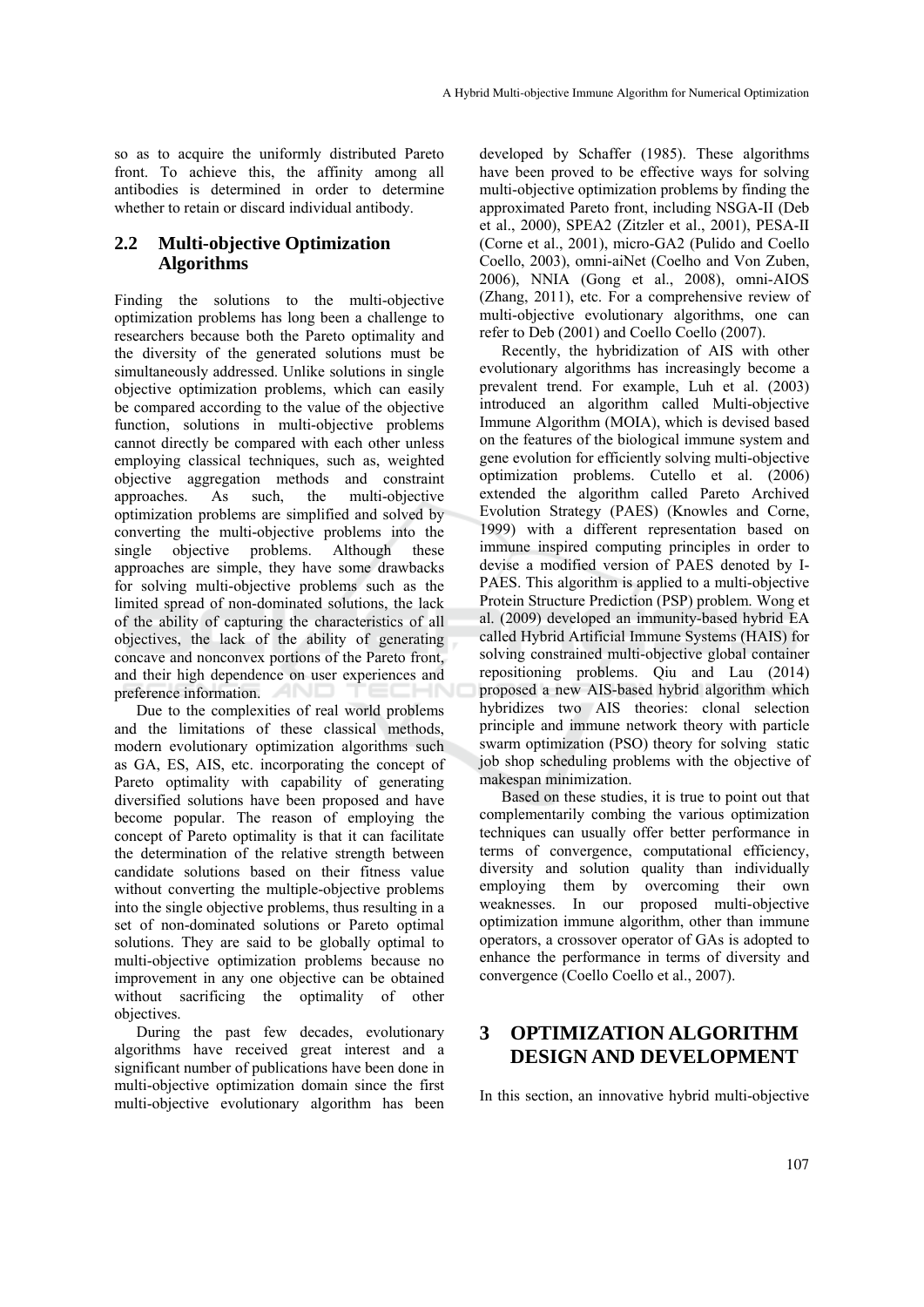optimizer – Suppression-controlled Multi-objective Immune Algorithm (SCMIA) based on the clonal selection principle and immune network theory as well as incorporated the ideas from GA is developed. The mapping between the biological immune system and the proposed artificial one is given in Table 1.

Table 1: Mapping between the biological immune system and SCMIA.

| <b>Biological</b>            | <b>SCMIA</b>                                                                                                                                                                       |  |  |  |
|------------------------------|------------------------------------------------------------------------------------------------------------------------------------------------------------------------------------|--|--|--|
| <b>Immune</b>                |                                                                                                                                                                                    |  |  |  |
| <b>System</b>                |                                                                                                                                                                                    |  |  |  |
| Antigen (Ag)                 | Objective function to be optimized                                                                                                                                                 |  |  |  |
| Antibody (Ab)                | Candidate solution (a set<br>- of<br>decision variables) to be optimized                                                                                                           |  |  |  |
| Ag-Ab affinity               | Fitness value of each candidate<br>solution evaluated based on Pareto<br>dominance                                                                                                 |  |  |  |
| Ab-Ab affinity               | Crowding-distance working as a<br>measure of population diversity                                                                                                                  |  |  |  |
| <b>Immune</b><br>suppression | Mechanism to control the number<br>of nearby candidate solutions based<br>similarity among candidate<br>on<br>solutions in both the objective<br>space and decision variable space |  |  |  |
| <b>Memory cell</b>           | non-dominated<br>Current<br><b>best</b><br>solution                                                                                                                                |  |  |  |

The proposed SCMIA comprises five immune operators: cloning, hypermutation, suppression, selection & receptor editing, and memory updating, and one genetic operator: crossover. Each of them takes responsibility for different tasks for the purpose of finding uniformly distributed Pareto front. The cloning operator generates a number of copies to explore the solution space where better individuals are given more chances for being cloned. The hypermutation operator works on the clones to bring variation to the clone population, hoping for producing better offspring and increasing population diversity. The crossover operator is used to enhance the diversity of the clone population and the convergence of the algorithm by avoiding getting trapped into local optima. The suppression operator works on the whole population including the mutated clones and parent cells to eliminate similar individuals in order to avoid a particular search space being over exploited. The selection & receptor editing operator works like a director to guide the search towards the promising regions of a given fitness landscape by selecting the best antibodies to form the next generation and allowing the genes of the less-fit to be randomly restructured for changing their specificity through the receptor editing process.

The memory updating operator works as an elitist mechanism for helping preserve the best solutions that represent the Pareto front found over the search process. The proposed algorithm is conducted by applying these heuristic and stochastic operators on the antibody population for balancing both the local and global search capabilities. SCMIA is indeed a specific multi-objective algorithm, but its basic structure can be considered a generic framework for multi-objective optimization which can be implemented in different ways according to the problem at hand. Details of the proposed algorithm are discussed below and the block diagram showing the computational steps for the proposed SCMIA is presented in Figure 1.



Figure 1: Computational steps for the proposed SCMIA.

**Step 1:** A random uniformly distributed antibody population  $\mathbf{Ab}(t) = \{ab_i: i = 1, 2, ..., N\}$  is initially generated, where *t* is the iteration counter, *N* is the size of the population, and  $ab_i = \{x_i: j = 1, 2, ..., m\}$ is a candidate solution containing *m* decision variables to the fitness function. Other than this online population, an external memory population  $P(t-1)$  with the size of  $N_m$  for storing the nondominated solutions is also created and initialized to be empty.

**Step 2:** The values of objective functions of each antibody *abi* are evaluated. In this way, a fitness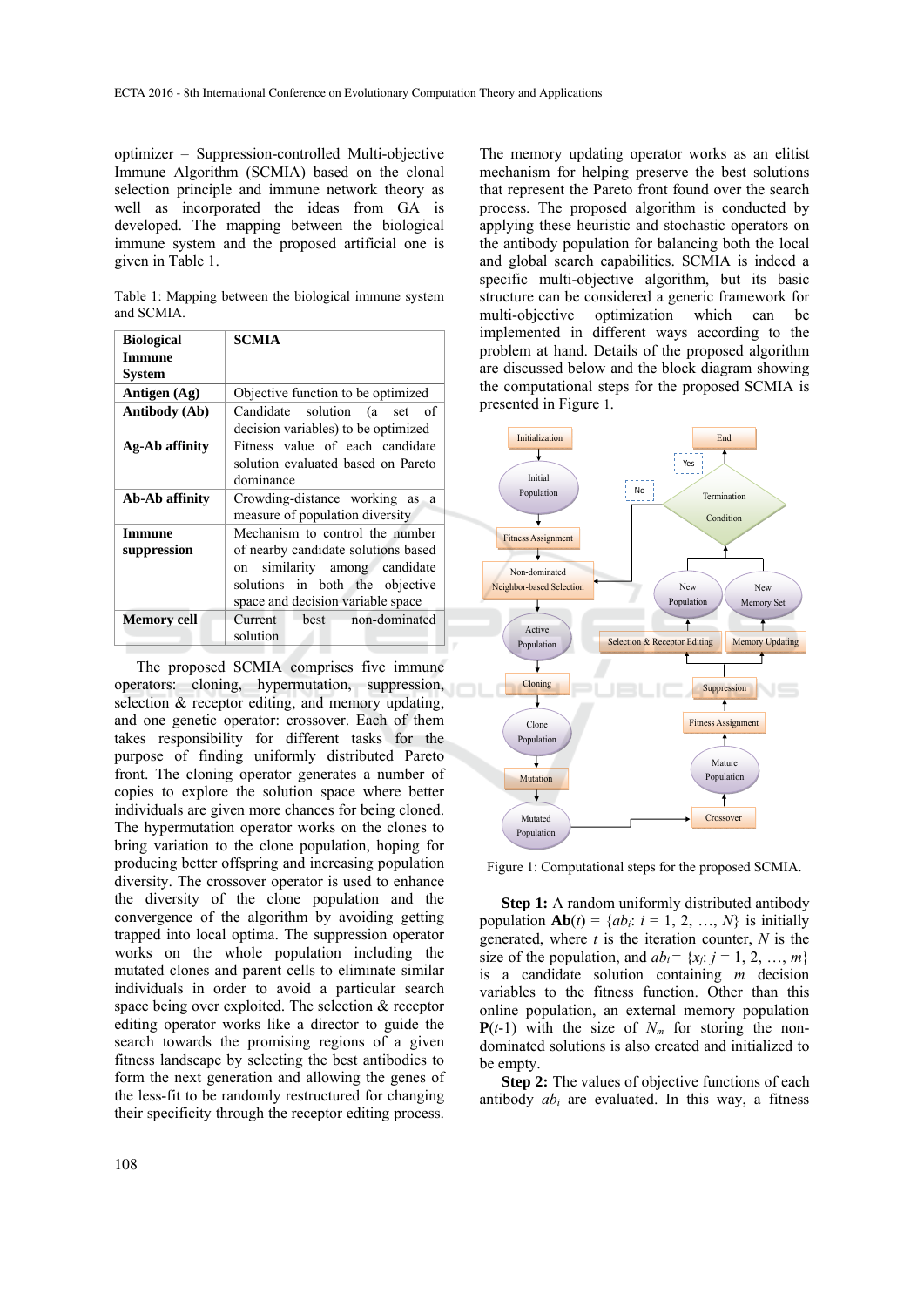array  $ab(f)$  storing the values of all objective functions for each parent can be determined. And then the Pareto dominance relation of each antibody is determined by comparing their fitness values with respect to each objective. Through this comparison, each of them is assigned an antigenic Ab-Ag affinity called Pareto fitness *pf<sub>i</sub>*. The Pareto fitness of each antibody is computed as follows:

$$
pf_i = D_i \tag{1}
$$

where  $D_i$  is the number of antibodies that dominates the antibody *abi*. It is noted that when the fitness of an antibody *pf* is equal to 0, this antibody is considered a non-dominated solution as it is not dominated by any other antibodies in the population.

**Step 3:** Based on the idea proposed by Gong in NNIA (Gong et al., 2008), only non-dominated antibodies are selected to form an active parent population  $A(t)$  with the size of  $N_A$  for undergoing cloning, crossover and hypermutation. If the number of non-dominated antibodies is smaller than  $N_A$ , all non-dominated antibodies are selected to form **A**(*t*). However, if the number of non-dominated antibodies is larger than  $N_A$ , an antibody density measure called crowding-distance (Deb et al., 2002) analogous with Ab-Ab affinity in biological immune system is employed. The crowding-distance for a non-dominated antibody is computed as follows:

$$
d(ab_i^*) = \sum_{j=1}^r \frac{|ab_{i+1}^*(f_j) - ab_{i-1}^*(f_j)|}{ab(f_j^{max}) - ab(f_j^{min})}
$$
(2)

where  $d(ab_i^*)$  is the crowding-distance of the *i*th non-dominated antibody  $ab^*$ ,  $ab(f_j^{max})$  and  $ab(f_j^{min})$  are the maximum and minimum fitness values of the *j*-th objective,  $ab_{i+1}^*(f_j)$  and  $ab_{i-1}^*(f_j)$ are the fitness values of the nearest neighboring antibodies from both sides in terms of the fitness. With this measure, *NA* antibodies with a larger crowding-distance value are selected to form **A**(*t*) in order to enhance the population diversity. It is worth emphasizing that this approach guides the search paying more attention to the less-crowded regions in the current Pareto front at each generation.

**Step 4:** Cloning operator enlarges the population by generating a number of copies of each antibody in  $A(t)$  and the number of copies is directly proportional to its Ab-Ab affinity, thus forming a clone population  $C(t)$ . Hence the size of the population now is  $N + N_c$  and  $N_c$  is obtained by:

$$
\begin{cases}\nc_i = \text{round}(c_{\text{max}} \times d(ab_i^*))\n\end{cases} (3)
$$

$$
N_c = \sum c_i \tag{4}
$$

where  $N_c$  is the total number of copies produced,

 $c_i$  is the clone size for the antibody,  $c_{max}$  is the predefined maximum clone size of each antibody, and round() is an operator for rounding its argument to the closest integer. Clearly, the higher the Ab-Ab affinity an antibody has, the more the number of copies it can generate.

**Step 5:** The hypermutation operator induces multi-point mutations to the clones. The mutation depends on the Ab-Ab affinity of their active parents. The reason to take account of the Ab-Ab affinity is to maintain the population diversity and prevent the crowding of antibodies. The clones are mutated proportionally as follows:

 $\Gamma$ 

$$
\alpha = e^{-p \times d(ab^*)} \tag{5}
$$

$$
\sum \mathbf{C}^m(t) = \mathbf{C}(t) + \alpha \times R \tag{6}
$$

where  $\alpha$  represents the mutation rate inversely proportional to the Ab-Ab affinity  $d(ab^*)$ , *p* is an exponential coefficient controlling the decay of *α*, *R*  ∈ [-1, 1] is a *m*-dimensional random vector obtained with uniform distribution, and  $\mathbf{C}^m(t)$  is the mutated clone population.

Step 6: A modified single point crossover operator works on the mutated clone population to generate a mature clone population  $\mathbf{C}^c(t)$  with the size of *N<sub>c</sub>*. With this crossover operator, each offspring is generated by randomly selecting a single crossover point on a clone and then swapping its content beyond that point with that of an active parent antibody randomly selected from **A**(*t*). The diversity can be further enhanced through the crossover operation while the quick convergence can be ensured because some good genes from the active parent can be passed to the offspring.

**Step 7:** Objective functions of each mature clone are evaluated. And then a combined population is formed by combining both the parent cells and their mature clones for fitness assignment. For each cell in the active parent population and mature clone population, the Pareto dominance relation is determined and the Pareto fitness value  $pf'_i$  is assigned. As such, the Pareto fitness being assigned to each cell is dependent on the performance of all other cells in the combined population.

**Step 8: S**uppression operator is introduced and works on each cell in the combined population  $A(t)$ ∪  $\mathbf{C}^c(t)$  to avoid antibody redundancy and maintain the population diversity so as to acquire the uniformly distributed Pareto front based on the idea of immune network theory (Jerne, 1974). To achieve this, the antibody similarity among all antibodies has to be determined. Different from other AIS-based multi-objective optimization algorithms, the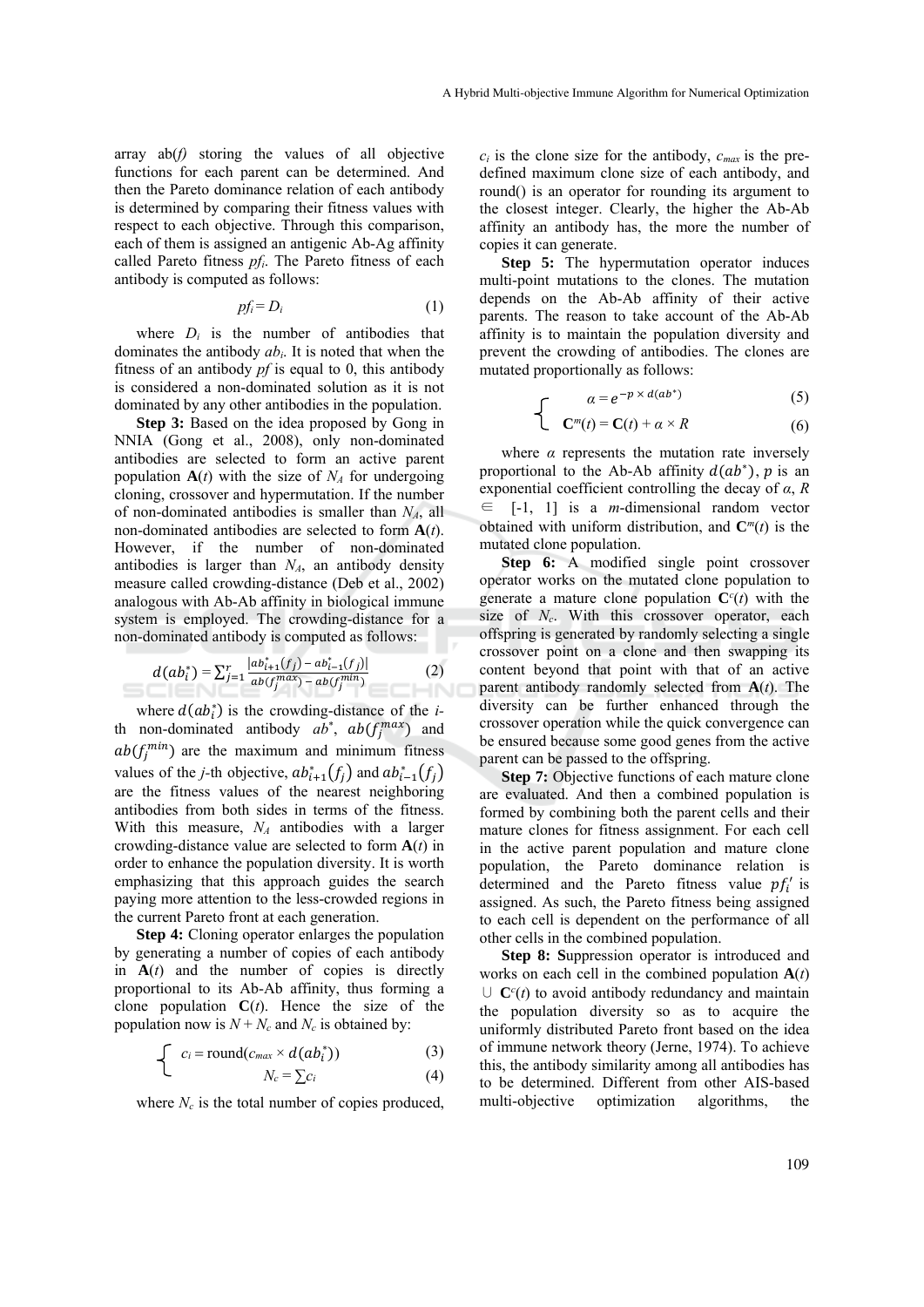similarity among antibodies in this algorithm is determined in terms of both the objective space and the decision variable space so as to determine whether to retain or discard individual antibody. The suppression operation has two phases: in  $1<sup>st</sup>$  phase, the suppression will be applied to all antibodies and the similarity between two antibodies is defined as follows:

$$
dO(ab_a, ab_b)_j = |ab_a(f_j) - ab_b(f_j)| \leq \delta_j \qquad (7)
$$

where  $dO(ab_a, ab_b)$  is the distance between antibodies  $ab_a$  and  $ab_b$  in terms of *j*-th objective and  $\delta_i$  refers to the threshold value for *j*-th objective. In this phase, if the distances for all objectives between two cells are smaller than the thresholds, the two cells are said to be similar and hence the cell with poorer Pareto fitness will be suppressed and eliminated from the population. This procedure is repeated until all antibodies in the combined population are compared in order to ensure the population diversity.

In 2nd phase, the suppression will only be applied to the similarity between non-dominated cells and dominated cells and the similarity between two antibodies is defined as follows:

$$
dV(ab_a, ab_b) = \sqrt{\sum_{j=1}^m [ab_a(x_j) - ab_b(x_j)]^2} \leq \varepsilon
$$
 (8)

where  $dV(ab_a, ab_b)$  is the Euclidean distance in decision variable space between the two antibodies  $ab_a$  (dominated cell) and  $ab_b$  (non-dominated cell) and  $\varepsilon$  refers to the threshold value for the decision space. In this phase, if the distance between two antibodies is smaller than the thresholds in decision variable space, they are said to be similar and hence the dominated cell will be suppressed and eliminated from the population. This procedure is repeated until all antibodies between non-dominated and dominated are compared in order to avoid redundant search. Eventually, surviving populations  $A^{s}(t)$  ∪  $\mathbf{C}^s(t)$  are obtained and then enter into the selection  $\&$ receptor editing process and memory updating process simultaneously.

To enhance the population diversity and facilitate the search of uniformly distributed non-dominated solutions along the Pareto front of a given problem, the threshold values for the decision variable space and the objective space are dynamically calculated according to the maximum and minimum values found so far, hence adapting to the new values that appear in the population.

**Step 9A:** An evolutionary selection operator is used to select all non-dominated antibodies with respect to the Pareto fitness from the surviving

populations to form a new population  $\mathbf{Ab}(t+1)$  with the size of *N* for the next generation. If  $\mathbf{Ab}(t+1)$  is not full, dominated antibodies with a better Pareto fitness are selected and some genes of these antibodies are then randomly selected to be replaced by randomly generated genes. These restructured antibodies are finally added to the new population until the population is full in order to further enhance the population diversity. This process actually mimics the process of receptor editing in the biological immune system. However, if the number of non-dominated antibodies found exceeds the population limit, only *N* non-dominated antibodies with higher Ab-Ab affinity are selected.

**Step 9B:** The memory set **P**(*t*) is updated and used to store all the non-dominated solutions from the surviving populations for the replacement of the previous memory set **P**(*t*-1). These best solutions are non-dominated with regard to both the antibodies in the current generation and the antibodies that tried to enter the memory set in previous generations.

**Step 10:** The termination function returns True if an optimal Pareto front is found, i.e., no significant changes (change within an acceptable range, *η*) on performance metrics of the memory set over successive iterations, *term\_max*. The optimization process will also terminate if the predetermined maximum number of iterations *Tmax* is performed. If these conditions are not satisfied Steps 3 to 9 are repeated until one of the predetermined termination conditions is met. **LIBLICATIONS** 

## **4 NUMERICAL EXPERIMENTS**

In this benchmarking study, a set of experiments based on several multi-objective numerical optimization problems was performed to benchmark the proposed algorithm with other well-known multi-objective optimization algorithms, that is, two immune algorithms – MISA (Coello Coello and Cortés, 2005) and NNIA (Gong et al., 2008) and two other evolutionary algorithms – NSGA-II (Deb et al., 2000) and SPEA2 (Zitzler et al., 2001). All these experiments were conducted using a computer with Xeon E5-2620 2 GHz CPU with 2 GB RAM and the Excel with VBA was used as an implementation platform.

## **4.1 Test Problems for Multi-objective Optimization**

Several numerical functions with different characteristics and degrees of complexity reported in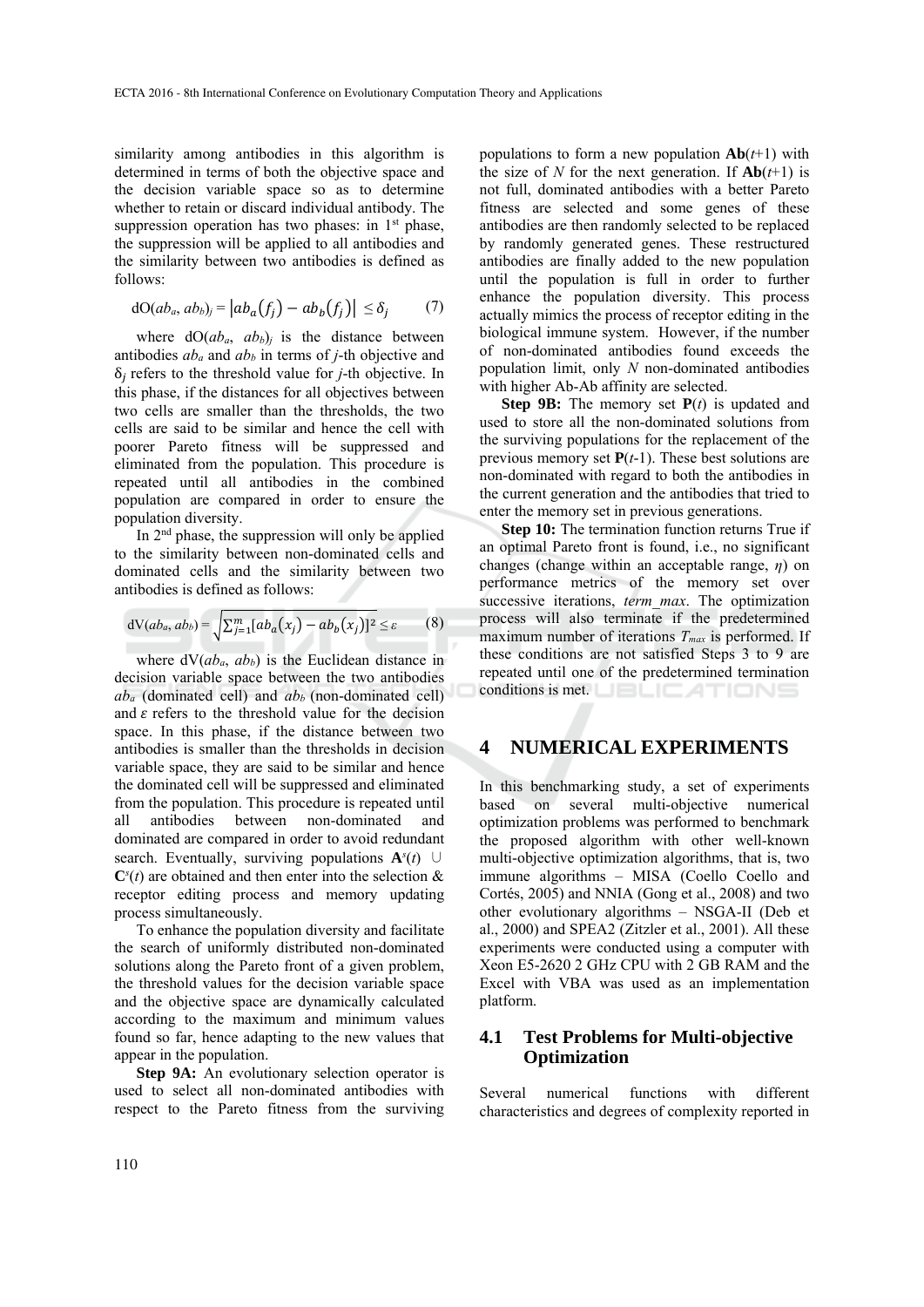the literature are selected to validate SCMIA. The test functions employed in this study are taken from three sources, including the traditional test problems used in early multi-objective optimization studies, namely SCH proposed by Schaffer (Schaffer, 1984) and FON proposed by Fonseca & Fleming (Fonseca and Fleming, 1995), as well as the ZDT test suite proposed by Zitzler et al. (Zitzler et al., 2000). In this study, ZDT5 is not selected for the benchmarking study largely because it is formulated based on binary coding, which is different from our study with the focus on real coding.

#### **4.2 Performance Metrics**

Three performance metrics are adopted to examine the quality of solution set in terms of the optimality and diversity in order to provide a quantitative comparison of the results, including 1) Error Ratio (ER) (Van Veldhuizen, 1999), 2) Spacing (S) (Schott, 1995), and 3) Inverted Generational Distance (IGD) (D. A. Van Veldhuizen and G. B. Lamont, 1998).

#### **4.3 Experimental Setup**

To conduct the experiments, the true Pareto front for each test problem is required. The true Pareto fronts of the test problems are generated by enumeration. However, since infinite number of solutions to be generated along the true Pareto fronts is impossible, a large number of random solutions, that is, 10,000 solutions are generated for representing the true Pareto fronts. In this research, the decision variables of all algorithms are real coded despite some of them originally are binary coded. Since the experimental results may be sensitive to runtime parameters of SCMIA, the runtime parameters are manually tuned based on preliminary sensitivity analysis. Three parameters, namely active population size, maximum clone size and mutation factor, are chosen for the sensitivity analysis. Based on the results of the sensitivity analysis, the parameters of **SCMIA** were set as follows: Initial population size,  $N = 100$ ; Size of active population,  $N_A = 40$ ; Size of the memory population,  $N_m = 100$ ; Maximum number of clone for each cell, *max\_clone* = 20; Exponential distribution coefficient,  $\rho = 0.05$ . To allow a fair comparison among the algorithms compared, the parameters of the benchmarking algorithms were set with same values and the values suggested by the researchers in their original papers as follows: **MISA**: Initial population size,  $N = 100$ ; Size of clone population,  $N_c = 600$ ; Size of the memory

population,  $N_m = 100$ ; Number of grid subdivisions, *subd* size = 25; Initial mutation rate,  $\omega$  = 0.6 (it decreases linearly over time until reaching the rate of 1/*m*, where *m* is the number of decision variables.). **NNIA**: Size of dominant population,  $N_p$ = 100; Size of active population,  $N_A$  = 20; Size of clone population,  $N_c = 100$ ; Crossover probability,  $p_c = 0.9$ ; Mutation probability,  $p_m = 1/m$ ; Distribution indexes for crossover and mutation operators,  $n_c$  and  $n_m = 20$ . **NSGA-II**: Initial population size,  $N = 100$ ; Crossover probability,  $p_c$  $= 0.9$ ; Mutation probability,  $p_m = 1/m$ ; Distribution indexes for crossover and mutation operators,  $n_c$  and  $n_m = 20$ . **SPEA2**: Initial population size,  $N = 100$ ; Archive size,  $N_m = 100$ ; Crossover probability,  $p_c$  = 0.9; Mutation probability,  $p_m = 1/m$ ; Distribution indexes for crossover and mutation operators,  $n_c$  and  $n_m = 20$ .

#### **4.4 Experimental Results and Analysis**

For test problems, the same parameters and hardware configurations are used with 100 generations over 15 trials being performed. The results of comparing the proposed algorithm with the benchmarking algorithms are shown in the following tables.

|                         | <b>SCMIA</b> | <b>MISA</b> | <b>NNIA</b>          | NSGA-        | <b>SPEA2</b> |
|-------------------------|--------------|-------------|----------------------|--------------|--------------|
|                         |              |             |                      | $\mathbf{I}$ |              |
|                         | Mean         |             |                      |              |              |
|                         |              |             | (Standard Deviation) |              |              |
| <b>FON</b>              | 1.28E-02     | 1.60E-02    | 1.80E-02             | 1.49E-02     | 1.84E-02     |
|                         | $(1.47E -$   | $(4.23E -$  | $(1.44E -$           | $(3.53E -$   | $(1.07E -$   |
|                         | (03)         | (03)        | (03)                 | (03)         | 02)          |
| <b>SCH</b>              | 9.95E-02     | 2.23E-02    | 1.15E-01             | $1.02E - 01$ | 2.31E-01     |
|                         | $(1.42E -$   | $(2.07E -$  | $(2.29E -$           | $(2.57E -$   | $(7.42E -$   |
|                         | 01)          | 02)         | 02)                  | 02)          | 02)          |
| <b>ZDT</b>              | 1.41E-02     | 8.99E-02    | 1.76E-02             | 2.46E-02     | 1.18E-01     |
| $\mathbf{1}$            | $(4.16E -$   | $(6.48E -$  | $(1.52E -$           | $(4.61E -$   | $(9.79E -$   |
|                         | (03)         | (02)        | (03)                 | (03)         | 02)          |
| <b>ZDT</b>              | 1.12E-02     | 2.24E-02    | 2.03E-02             | 2.44E-02     | 1.42E-01     |
| $\overline{2}$          | $(1.94E -$   | $(2.48E -$  | $(2.58E -$           | $(5.02E -$   | $(9.82E -$   |
|                         | (03)         | 02)         | 03)                  | 03)          | 02)          |
| <b>ZDT</b>              | 2.40E-02     | 1.24E-01    | 3.02E-02             | 2.64E-02     | 1.26E-01     |
| 3                       | $(7.42E -$   | $(7.10E -$  | $(5.80E -$           | $(5.78E -$   | $(8.21E -$   |
|                         | 03)          | 02)         | (03)                 | (03)         | 02)          |
| <b>ZDT</b>              | 2.74E-02     | 0.27        | 1.73E-02             | 2.59E-01     | 3.05E-01     |
| $\overline{\mathbf{4}}$ | $(2.19E -$   | (0.32)      | $(1.25E -$           | $(4.30E -$   | $(1.28E -$   |
|                         | 02)          |             | (03)                 | 01)          | 01)          |
| <b>ZDT</b>              | 3.22E-02     | 3.41E-02    | 1.39E-02             | 2.26E-02     | 8.28E-02     |
| 6                       | $(3.51E -$   | $(5.00E -$  | $(1.64E -$           | $(1.86E -$   | $(2.57E -$   |
|                         | 02)          | (03)        | (03)                 | (02)         | (02)         |

Table 2: Spacing (S).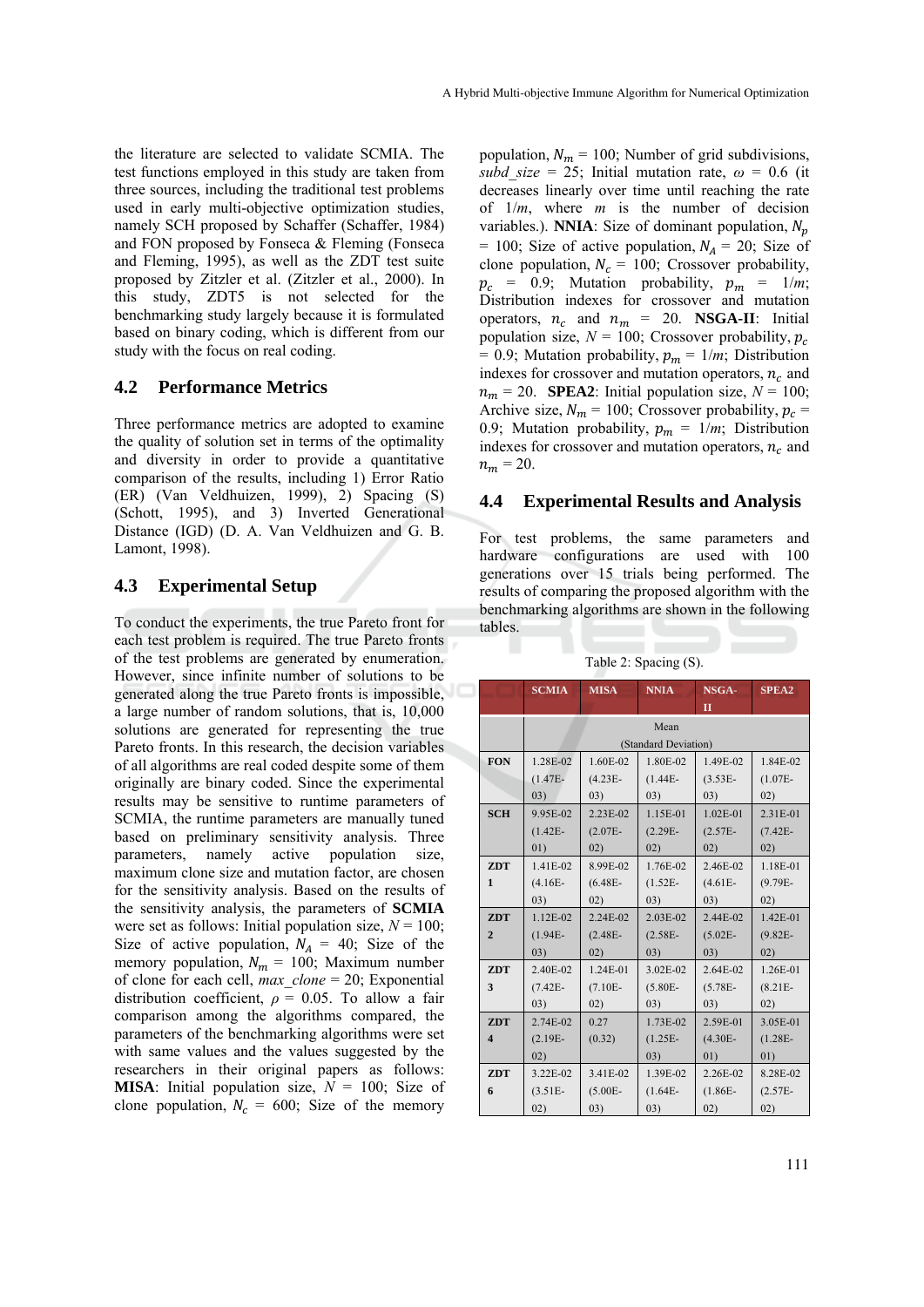|                         | <b>SCMIA</b> | <b>MISA</b> | <b>NNIA</b>          | NSGA-        | SPEA2      |  |
|-------------------------|--------------|-------------|----------------------|--------------|------------|--|
|                         |              |             |                      | $\mathbf{I}$ |            |  |
|                         |              | Mean        |                      |              |            |  |
|                         |              |             | (Standard Deviation) |              |            |  |
| <b>FON</b>              | 2.08E-01     | 0.00        | 8.87E-02             | 8.00E-03     | 4.28E-01   |  |
|                         | $(1.17E -$   | (0.00)      | $(3.02E -$           | $(7.75E -$   | $(2.33E -$ |  |
|                         | 01)          |             | 02)                  | 03)          | 01)        |  |
| <b>SCH</b>              | 7.33E-03     | 0.00        | 0.00                 | 0.00         | 3.73E-02   |  |
|                         | $(1.28E -$   | (0.00)      | (0.00)               | (0.00)       | $(4.37E -$ |  |
|                         | 02)          |             |                      |              | 02)        |  |
| <b>ZDT</b>              | 8.00E-03     | 1.00        | 1.33E-03             | 2.00E-03     | 1.00       |  |
| $\mathbf{1}$            | $(6.76E -$   | (0.00)      | $(3.52E -$           | $(5.61E -$   | (0.00)     |  |
|                         | 03)          |             | 03)                  | 03)          |            |  |
| <b>ZDT</b>              | 7.33E-03     | 1.00        | 0.00                 | 2.00E-02     | 1.00       |  |
| $\overline{2}$          | $(4.58E -$   | (0.00)      | (0.00)               | $(4.34E -$   | (0.00)     |  |
|                         | 03)          |             |                      | 02)          |            |  |
| <b>ZDT</b>              | 1.43E-02     | 1.00        | 0.00                 | 7.33E-03     | 1.00       |  |
| 3                       | $(7.64E -$   | (0.00)      | (0.00)               | $(1.16E -$   | (0.00)     |  |
|                         | 03)          |             |                      | 02)          |            |  |
| <b>ZDT</b>              | 2.53E-02     | 1.00        | 0.00                 | 2.59E-01     | 1.00       |  |
| $\overline{\mathbf{4}}$ | $(1.81E -$   | (0.00)      | (0.00)               | $(4.30E -$   | (0.00)     |  |
|                         | 02)          |             |                      | 01)          |            |  |
| <b>ZDT</b>              | 0.00         | 1.00        | 0.00                 | 1.00         | 1.00       |  |
| 6                       | (0.00)       | (0.00)      | (0.00)               | (0.00)       | (0.00)     |  |

Table 3: Error Ratio (ER).

Table 4: Inverted Generational Distance (IGD).

|                         | <b>SCMIA</b> | <b>MISA</b> | <b>NNIA</b>          | NSGA-        | <b>SPEA2</b> |
|-------------------------|--------------|-------------|----------------------|--------------|--------------|
|                         |              |             |                      | $\mathbf{I}$ |              |
|                         |              |             | Mean                 |              |              |
|                         |              |             | (Standard Deviation) |              |              |
| <b>FON</b>              | 1.28E-03     | 1.15E-04    | 7.18E-04             | 3.37E-04     | 7.52E-03     |
|                         | $(4.59E -$   | $(1.54E -$  | $(1.10E -$           | $(5.17E-$    | $(1.36E -$   |
|                         | (04)         | (05)        | (04)                 | (05)         | 02)          |
| <b>SCH</b>              | 1.39E-03     | 5.59E-05    | 5.49E-05             | 5.54E-05     | 3.70E-03     |
|                         | $(4.32E -$   | $(8.09E -$  | $(1.55E -$           | $(1.08E -$   | $(6.26E -$   |
|                         | 03)          | (06)        | (05)                 | 05)          | 03)          |
| <b>ZDT</b>              | 5.43E-04     | 3.65E-02    | 2.06E-04             | 4.14E-04     | 6.47E-02     |
| $\mathbf{1}$            | $(3.90E -$   | $(5.44E -$  | $(9.30E -$           | $(2.37E-$    | $(1.65E -$   |
|                         | (04)         | (03)        | (05)                 | (04)         | 02)          |
| <b>ZDT</b>              | 4.03E-04     | 6.19E-02    | 4.17E-05             | 9.37E-04     | 9.19E-02     |
| $\overline{2}$          | $(2.90E -$   | $(1.63E -$  | $(3.59E -$           | $(7.99E -$   | $(1.40E -$   |
|                         | (04)         | 02)         | 05)                  | (04)         | 02)          |
| <b>ZDT</b>              | 4.81E-04     | 3.86E-02    | 1.14E-04             | 2.95E-04     | 5.50E-02     |
| 3                       | $(1.62E -$   | $(7.73E -$  | $(5.80E -$           | $(1.25E -$   | $(1.70E -$   |
|                         | (04)         | (03)        | (05)                 | (04)         | 02)          |
| <b>ZDT</b>              | 7.45E-03     | 3.45        | 7.45E-05             | 1.14E-03     | 4.41E-01     |
| $\overline{\mathbf{4}}$ | $(4.37E -$   | (1.08)      | $(5.40E -$           | $(1.41E -$   | $(1.42E -$   |
|                         | 03)          |             | 05)                  | (03)         | 01)          |
| <b>ZDT</b>              | 1.09E-02     | 4.05E-01    | 4.43E-05             | 1.17E-01     | 3.68E-01     |
| 6                       | $(5.20E -$   | $(1.13E -$  | $(1.24E -$           | $(2.60E -$   | $(7.66E -$   |
|                         | (03)         | (02)        | (05)                 | (02)         | 02)          |

Firstly, we compare the results of the mean and standard deviation of the three metrics, namely, ER,

S and IGD over 15 trials obtained by the proposed algorithm - SCMIA with that of the other immune algorithms, namely, MISA and NNIA. From the above tables, we found that SCMIA generally is able to provide a similar result as other immune algorithms do, which is close to the true Pareto front *PF*true and in some cases SCMIA can even outperform them. As for the traditional test problems (FON and SCH), MISA, NNIA and NSGA-II can generate slightly better results in the proximity aspect by achieving better performances in terms of ER and IGD. For the ZDT test suite, SCMIA and NNIA can generate much better results, which completely outperform the results generated by MISA in terms of the proximity and diversity with much lower values in the three metrics in all of the five ZDT test problems. By comparing SCMIA with NNIA, SCMIA performs better in diversity aspect with smaller S values in three (ZDT 1, 2 and 3) of the five ZDT test problems while NNIA performs better in proximity aspect with lower ER in four (ZDT 1, 2, 3 and 4) of the five ZDT test problems and the standard deviation of zero in ER indicates NNIA can consistently achieve the best performance in all trials. With regard to the convergence rate, MISA is the worst one among these three algorithms, which is revealed through the much higher ER and IGD in all of the five ZDT test problems. The standard deviation of zero in ER indicates MISA consistently cannot converge to the true Pareto front within 100 generations in all trials. In conclusion, it is shown that although NNIA is the best one in the proximity aspect, SCMIA is able to achieve better results in the diversity aspect among these three immune algorithms.

Secondly, we compare the results obtained by SCMIA with that of the other evolutionary algorithms, namely, NSGA-II and SPEA2. For the traditional test problems, NSGA-II can generate the best results in the proximity aspect because it achieves the best performance in terms of ER and IGD for the two traditional test problems, whereas SCMIA and SPEA2 obtain the similar results in the proximity aspect. With respect to the diversity, SCMIA achieves the best performance in terms of S for the traditional test problems. For the ZDT test suite, SCMIA can generate the best results in terms of the diversity with much lower values in S in almost all of the five ZDT test problems except ZDT6. In terms of the proximity, SCMIA can also outperform NSGA-II and SPEA2 in three (ZDT 2, 4 and 6) of the five ZDT test problems because SCMIA has lower values in ER and IGD. With respect to the convergence rate, SPEA2 is the worst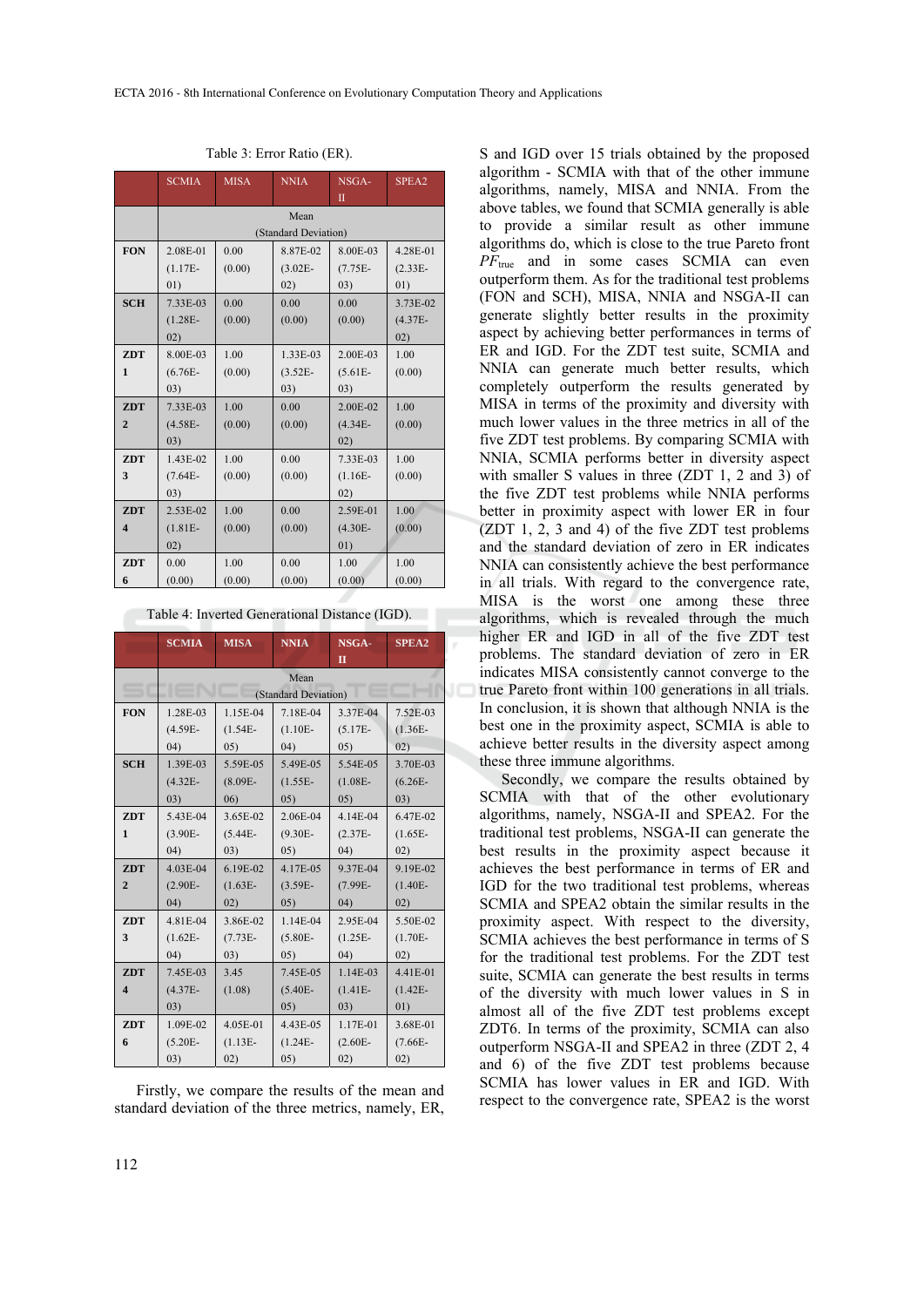one among these three algorithms, which is revealed through the very high ER in all of the five ZDT test problems. The standard deviation of zero in ER indicates SPEA2 consistently cannot converge to the true Pareto front within 100 generations in all trials. In conclusion, it is shown that SCMIA outperforms the other evolutionary algorithms for most of the benchmark test problems especially in the diversity aspect.

Several important points can be concluded based on the results. Firstly, the proposed SCMIA provides comparable results regarding the other four algorithms against which it is compared. Although it does not always provide the best performance in terms of the three metrics adopted, it is able to generate reasonably good approximations of the true Pareto front of each test problem under investigation, including those with a convex, a nonconvex or a disconnected Pareto front. Also, it is generally shown to outperform MISA and SPEA2 with the quality of solution being similar to NNIA and NSGA-II in approximating the true Pareto front in terms of the proximity, diversity and convergence in almost all test problems. Finally, SCMIA clearly performs better than other benchmarking algorithms in the diversity aspect. This is largely attributed to the operators employed in the algorithm, including selection, cloning, hypermutation, crossover, and suppression. The selection operator, cloning operator and hypermutation operator incorporate the crowding-distance as a measure to select antibodies for undergoing the subsequent evolutionary processes, generate a number of copies to explore the solution space especially the less-crowded regions, and bring variation to the clone population respectively, in order to produce better offspring and increasing population diversity. The diversity is further enhanced through the crossover operation while the quick convergence can be ensured by preventing from being trapped into local optima because some good genes from the active parent can be passed to the offspring while bad genes would have a chance to be replaced with better genes through hypermutation. The suppression operator helps reduce antibody redundancy, hence significantly minimizes the number of unnecessary searches and increases the population diversity.

## **5 CONCLUSION AND FUTURE WORK**

This research develops a hybrid immune algorithm -

SCMIA for solving multi-objective optimization problems. The results show that SCMIA is able to generate a well-distributed set of solutions while it represents good approximation to the true Paretooptimal set for most of the benchmark problems. Such satisfactory results are largely attributed to the characteristics of the algorithm, namely, distributed nature, self-organization, specificity, memory and learning capabilities from AIS as well as the complementary effect from crossover operation of GA to the hypermutation operation in AIS due to their different style of solution space traversal.

Future research could extend this approach to solve real world complex business problems with real world dynamics and to solve large scale problems with a large number of parameters, operators and equipment involved in order to establish the practical value of the algorithm in multi-objective optimization context.

### **REFERENCES**

- Ataser, Z. A Review of Artificial Immune Systems. Ijcci (Ecta), 2013 Algarve, Portugal. 128-135.
- Burnet, F. M. 1959. *The Clonal Selection Theory of Acquired Immunity,* Nashville, Vanderbilt University.
- Coelho, G. & Von Zuben, F. 2006. Omni-Ainet: An Immune-Inspired Approach for Omni Optimization.
- Coello Coello, C., Lamont, G. B. & Veldhuizen, D. A. V. 2007. *Evolutionary Algorithms For Solving Multi-Objective Problems,* New York, Springer.
- Coello Coello, C. A. & Cortés, N. C. 2005. Solving Multiobjective Optimization Problems Using an Artificial Immune System. *Genetic Programming and Evolvable Machines,* 6**,** 163-190.
- Corne, D. W., Jerram, N. R., Knowles, J. & Oates, M. J. Pesa-Ii: Regionbased Selection in Evolutionary Multiobjective Optimization. The Genetic and Evolutionary Computation Conference (Gecco 2001), 2001 San Francisco, California. 283-290.
- Cutello, V., Narzisi, G. & Nicosia, G. 2006. A Multi-Objective Evolutionary Approach to the Protein Structure Prediction Problem. *Journal of the Royal Society Interface,* 3**,** 139-151.
- D. A. Van Veldhuizen & G. B. Lamont 1998. Multiobjective Evolutionary Algorithm Research: A History and Analysis. *Technical Report Tr-98-03.* Department Of Electrical And Computer Engineering, Graduate School Of Engineering, Air Force Institute Of Technology, Wright-Patterson Afb.
- Deb, K. 2001. *Multi-Objective Optimization Using Evolutionary Algorithms,* Chichester, Uk, John Wiley & Sons, Inc. .
- Deb, K., Agrawal, S., Pratap, A. & Meyarivan, T. A Fast Elitist Non-Dominated Sorting Genetic Algorithm for Multi-Objective Optimisation: Nsga-Ii. *Proceedings*